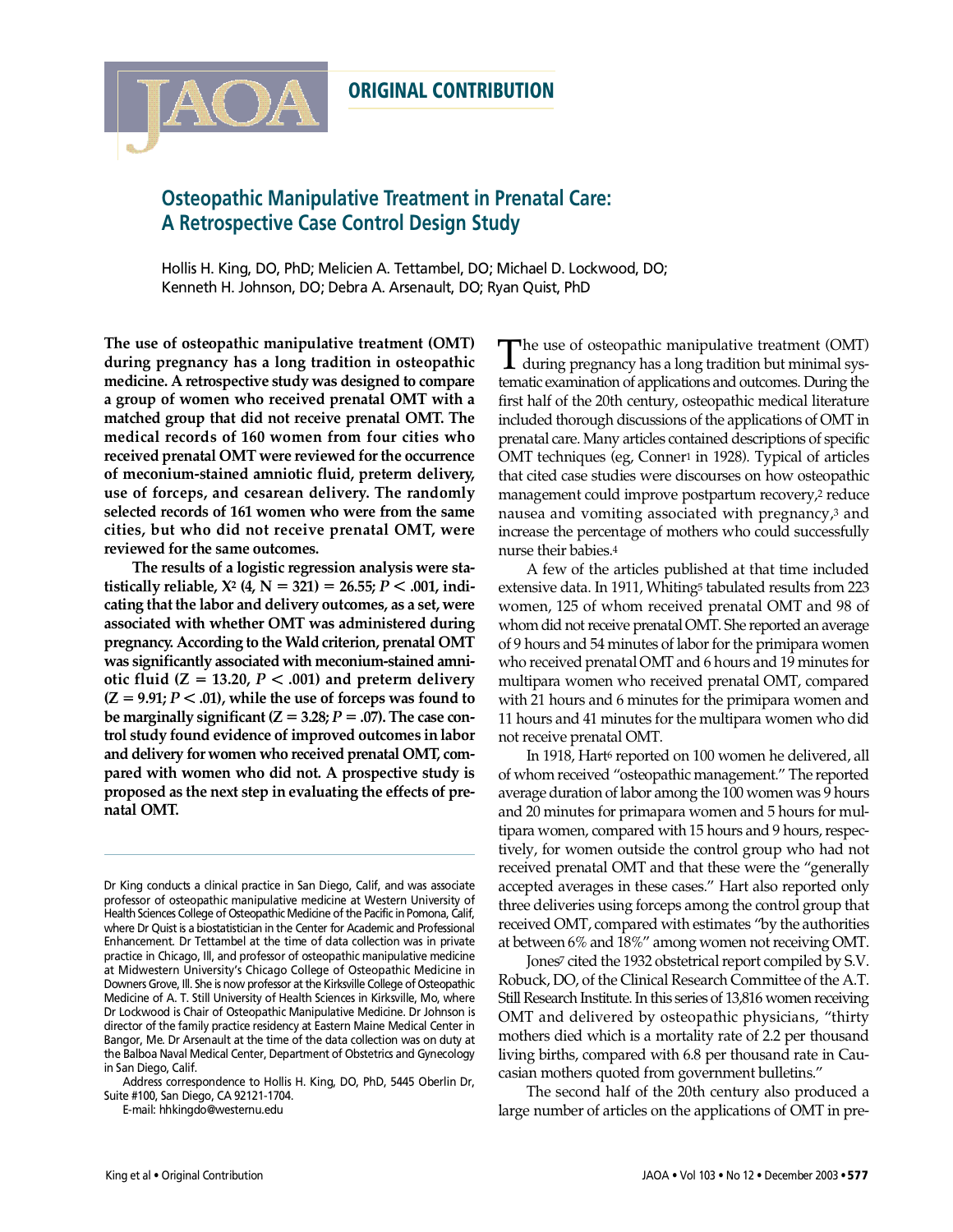natal care, with the same approximate number of articles about OMT technique, case studies, and studies with larger numbers of subjects involved than in studies conducted in the first half of the century. Comprehensive descriptions of the use of OMT in prenatal care reflecting current obstetric standards were published by Wood in  $1951\frac{3}{5}$  Jones in  $1952\frac{9}{5}$  Zink and Lawson in 1979,<sup>10</sup> and Tettambel in 1997.<sup>11</sup> Using a sample of 8 postdate gravidas who had not received prenatal OMT and were demonstrating uterine inertia, Gitlin and Wolf<sup>12</sup> were able to demonstrate uterine contraction initiation by application of osteopathic cranial manipulation, leading, in one case, to delivery within 24 hours.

Empirically oriented articles on OMT in obstetrics with larger subject samples published in the second half of the century had a recurring theme of pain reduction during pregnancy and labor. In a sample of 500 women, Guthrie and Martin<sup>13</sup> found 352 women who had pain in the lumbar area that appeared to be strongly associated with abnormal fetal presentation. They used OMT to the lumbar area, which resulted in significantly reduced pain, compared with placebo OMT to the thoracic spine, which produced no relief of pain, as measured by the need for analgesic medication during labor.

In a prospective study of 97 pregnant women, Brady et al<sup>14</sup> found statistically significant pain reduction in a group of 45 women who received OMT, compared with 52 women in a group not receiving OMT. Tettambel<sup>11</sup> described other research on low back pain during pregnancy and elaborated on the osteopathic concept of viscerosomatic reflexes as related to treating pregnant women. Her article illustrated possible applications of OMT during pregnancy, using such techniques as Chapman's reflexes<sup>15</sup> and outlined indications and contraindications for using OMT during pregnancy.

A review of medical literature published outside of the osteopathic medical profession revealed little on the application of OMT during pregnancy, with no report of labor and delivery outcomes in those few reports. Two well-illustrated technique articles, however, reported the beneficial application of OMT in prenatal care for the reduction of pain. Both studies were generated by physicians in family practice with training in manual medicine.<sup>16,17</sup> The retrospective study by Daly et al<sup>16</sup> reviewed 100 consecutive pregnancies, 23 in which the women reported pain, with 11 of the 23 meeting diagnostic criteria for sacroiliac subluxation. "After manipulative therapy, 10 of the 11 women (91%) had relief of pain and no longer exhibited signs of sacroiliac subluxation."<sup>16</sup> McIntyre and Broadhurst<sup>17</sup> reported a series of 38 pregnancies, 20 in which the women reported low back pain; 17 had sacroiliac joint area pain, and 3 had iliolumbar ligament pain. After receiving three treatments with "mobilising technique" and home exercise, 15 had no pain, and the rest had a greater than 50% improvement in their pain.

Numerous articles have been written on the prevention and treatment of back pain during pregnancy. Typical of most is a focus on etiology, $18,19$  recommendations regarding exercises, 20-22 and sacroiliac belts<sup>19,23</sup> to reduce low-back pain. One article even advises against using OMT, unless it is accompanied by muscle training and relaxation training to increase muscle control.<sup>19</sup>

A pilot study was done to systematically examine the relationship between prenatal OMT and outcomes of labor and delivery.<sup>24</sup> The medical records of women who received prenatal OMT were reviewed, and the labor and delivery outcomes of meconium-stained amniotic fluid, preterm delivery (PTD), umbilical cord prolapse (UCP), use of forceps, and cesarean delivery were recorded. These outcomes were selected because of their frequency of occurrence, the ease of ascertaining occurrence from medical records, and the possible relation to structural biomechanics affected by OMT.24 Researchers tabulated these occurrence rates in a cohort of women who received prenatal OMT and compared them with data from an article that included averages for the same outcomes, as determined by metaanalysis. These data included data from North American and other developed countries with comparable standards of obstetrical practice. The metaanalysis-derived averages for the occurrence of MSAF, PTD, forceps use, and cesarean deliveries were uniformly higher than the occurrence of these outcomes in the cohort of women who received prenatal OMT.

The purpose of the current study was to obtain data appropriate for statistical analysis to test the hypothesis that prenatal OMT has a beneficial effect on the outcomes of pregnancy, labor, and delivery.

#### **Methods**

Medical records from four centers were reviewed for the occurrence of meconium-stained amniotic fluid, PTD (less than 37 weeks' gestation), UCP, use of forceps, and cesarean delivery. All subjects in this study, whether or not they received prenatal OMT, signed consent forms allowing their medical records to be reviewed for research purposes in accordance with the institutional guidelines for privacy of the respective medical center. At each of the four medical centers, consent was obtained as part of the admission process, and records were reviewed by physicians participating in the research or by their residents and research assistants.

Criteria for determining the presence of the dependent variables in a given chart were established in accordance with standard of practice regarding chart recording of such events. All dependent variables were considered present if mention was made in the record without regard to degree of meconiumstained amniotic fluid, extent of the PTD, or type of forceps. The occurrence of cesarean delivery was easily documented. The random selection process, which accessed all records in each center, was limited only by an attempt to have both groups (receiving OMT and not receiving OMT) drawn from the same time period. Each reviewer randomly selected every second or third record from a list of births in an approximate period.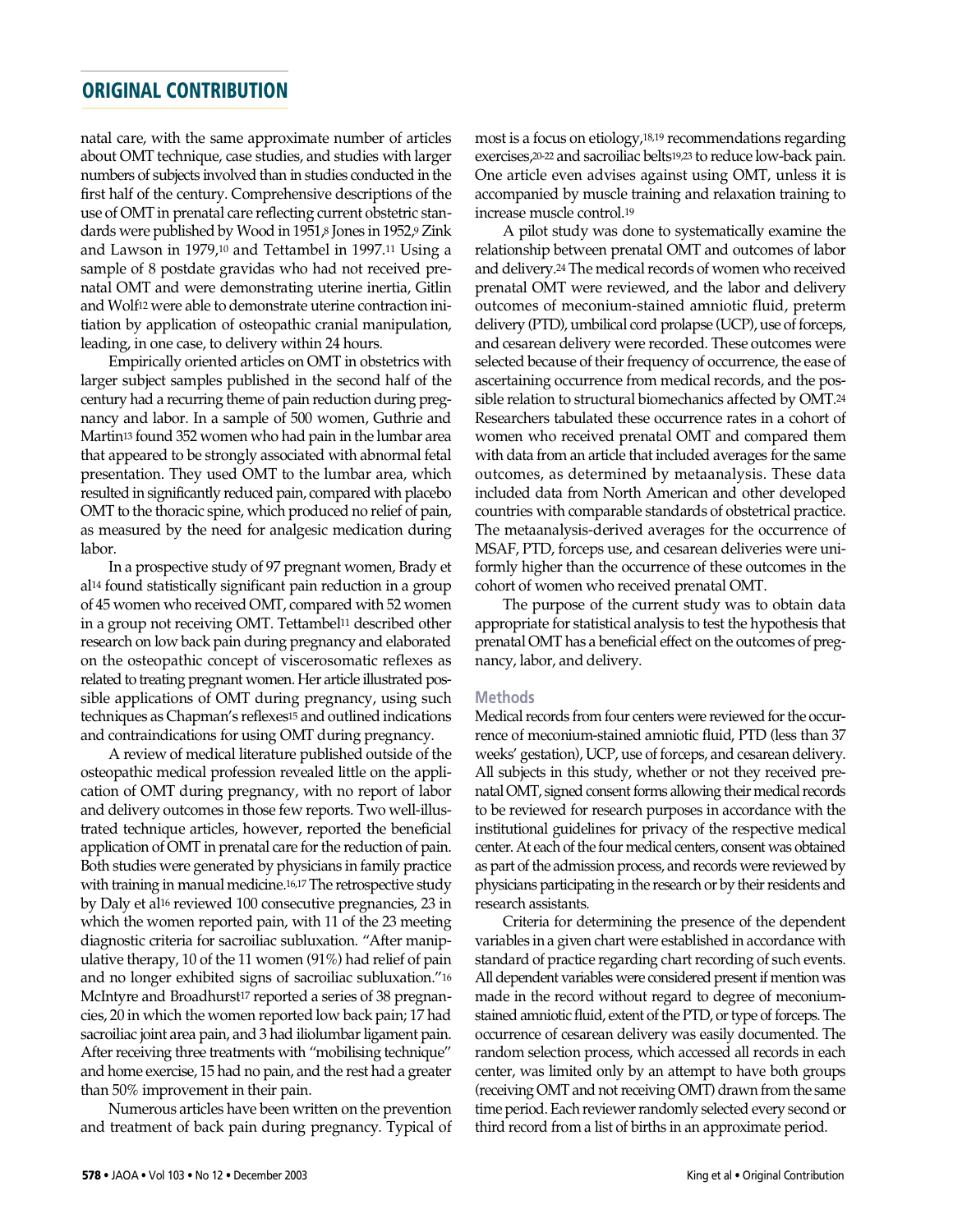**Table 1 Average Age, Number of Times Received Osteopathic Manipulative Treatment (OMT), Male-Female Child Ratio, and Percentage of Primagravida Women by Center for Each Condition for Women Who Did and Did Not Receive OMT**

| Center                               | No.<br>of<br>Women | Average<br>Age, y | Avg No.<br>of Times<br><b>Received OMT</b> | Male-Female<br>Ratio | Primagravida,<br>No. (%) |
|--------------------------------------|--------------------|-------------------|--------------------------------------------|----------------------|--------------------------|
| <b>Group Who Received OMT</b>        |                    |                   |                                            |                      |                          |
| Chicago                              | 50                 | 28.5 (16-40)      | $2.8(1-4)$                                 | $22/28$ (M = 44%)    | 14(28)                   |
| Kirksville                           | 44                 | 26.6 (19-38)      | $4.3(1-11)$                                | $21/23$ (M = 48%)    | 17(39)                   |
| Maine                                | 21                 | 24.7 (18-33)      | $\geq 1$                                   | $12/9$ (M = 57%)     | 9(43)                    |
| San Diego                            | 45                 | 31.5 (16-42)      | $5.0(1-18)$                                | $29/16$ (M = 64%)    | 19(42)                   |
| <b>Total</b>                         | 160                | 28.32 (16-42)     | 4.0                                        | $84/76$ (M = 52%)    | 59 (37)                  |
| <b>Group Who Did Not Receive OMT</b> |                    |                   |                                            |                      |                          |
| Chicago                              | 50                 | 27.8 (18-37)      | 0                                          | $22/28$ (M = 44%)    | 14 (28)                  |
| Kirksville                           | 44                 | 26.5 (16-42)      | $\mathbf{0}$                               | $21/23$ (M = 48%)    | 15 (34)                  |
| Maine                                | 21                 | 23.3 (19-31)      | 0                                          | 14/7 (M = $67\%$ )   | 9(43)                    |
| San Diego                            | 46                 | 27.7 (17-36)      | $\mathbf{0}$                               | $26/20$ (M = 57%)    | 28(60)                   |
| <b>Total</b>                         | 161                | 26.89 (16-42)     | 0                                          | $82/79$ (M = 51%)    | 66 (41)                  |

The four centers were the following:

! **Ravenswood Hospital, Chicago, Illinois**

The medical records of 50 women who received prenatal OMT and 50 women who did not were randomly selected from the same database, a group of obstetrics and gynecology practices in which Tettambel (coauthor) was a member of the medical staff. Further, subjects who received OMT had this therapy delivered by Tettembel, while subjects who did not receive OMT were patients in Tettambel's practice, and medical records that were reviewed were of women delivered by Tettambel. Women who received prenatal OMT delivered between January 5, 1997, and June 26, 1998, while women who did not receive OMT delivered between November 11, 1996, and June 25, 1998.

! **Northeast Regional Medical Center,Kirksville, Missouri** The medical records of 44 women who received prenatal OMT and 44 women who did not were randomly selected from the center's database. Subjects were the patients of physicians on the staff at the Kirksville College of Osteopathic Medicine of A. T. Still University of Health Sciences, with reviews carried out by fellows in the Department of Osteopathic Manipulative Medicine. Women who received prenatal OMT delivered between February 16, 1997, and May 26, 1998, while women who did not receive OMT delivered between January 2, 1997, and April 27, 1998.

! **Eastern Maine Medical Center, Bangor, Maine** The medical records of 21 women who received prenatal OMT were randomly selected. These women were part of a study of the effects of OMT on low back pain during pregnancy, conducted by the Department of Family Practice at the Eastern Maine Medical Center by Johnson (coau thor). A research assistant randomly selected the medical records of 21 women from the same database who did not receive prenatal OMT. Women who received prenatal OMT delivered between June 25, 1997, and March 26, 1998, while women who did not receive OMT delivered between June 8, 1997, and March 5, 1998.

### ! **Balboa Naval Medical Center, San Diego, California** The medical records of 45 women who received prenatal OMT were selected from the family practice of King (coauthor), with all subjects providing permission for their records to be reviewed. The medical records of 46 women who did not receive prenatal OMT were randomly selected from those who delivered at the Balboa Naval Medical Center in San Diego, Calif, and reviewed by a coauthor Arsenault (coauthor). Subjects who received prenatal OMT delivered between July 12, 1999, and August 20, 1991. Those subjects who did not receive OMT delivered between December 17, 1991, and October 19, 1996.

### *Nature of OMT*

Medical records revealed the number of times OMT was administered, except for the records of subjects from the Eastern Maine Medical Center. The types of manipulation used varied, depending on the needs of the patient as determined by osteopathic structural examination. Virtually all OMT methods were applied, including muscle energy; myofascial release; ligamentous articular strain; balanced membrane tension; high-velocity, low amplitude thrust; strain counter-strain; and osteopathy in the cranial field. In the samples drawn from Ravenswood Hospital (Chicago) and the Balboa Naval Medical Center (California), OMT was administered by one physi-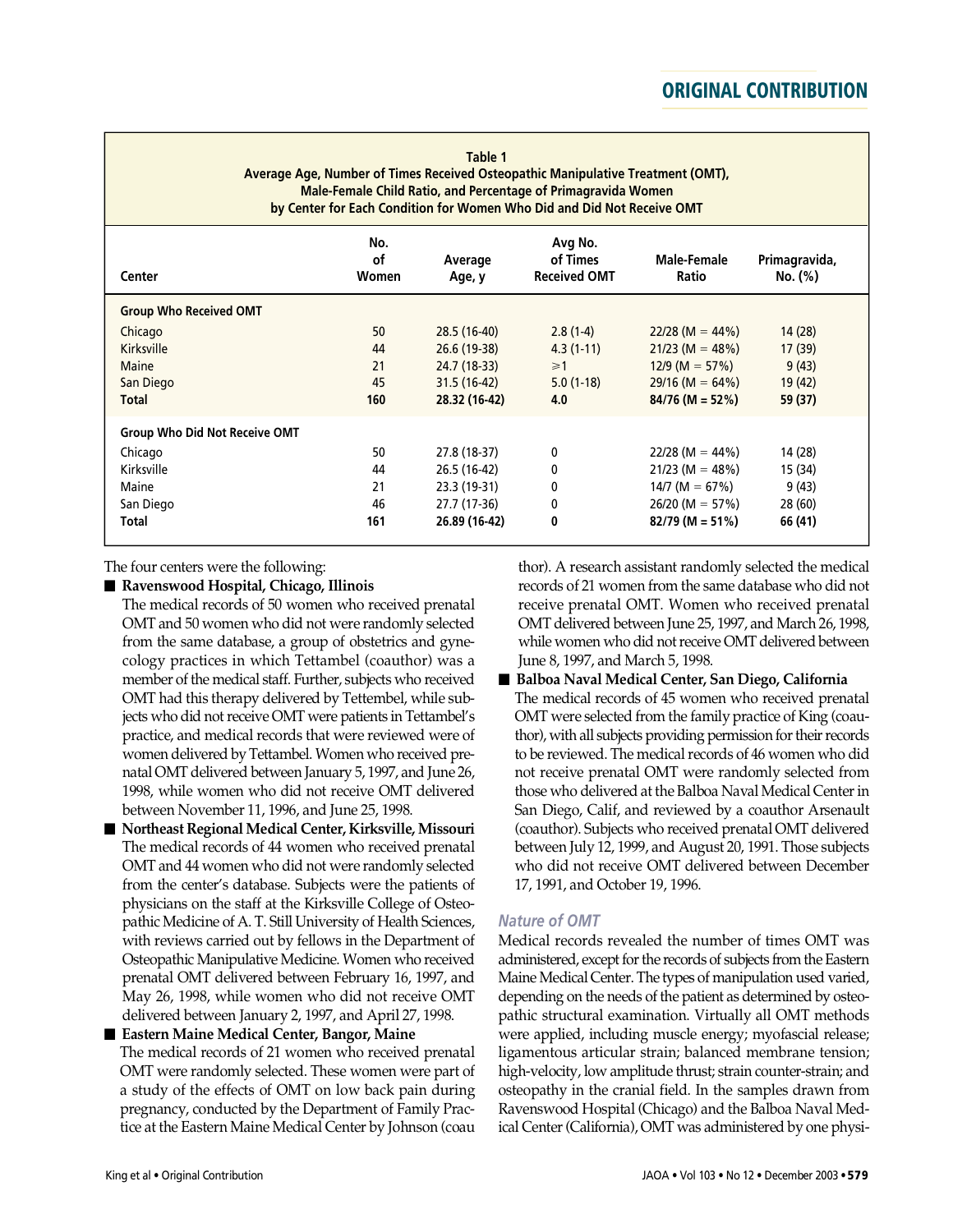| Center                     | N   | MSAF,<br>No. (%) | PTD,<br>No. (%) | UCP,<br>No. (%) | Use of Forceps,<br>No. (%) | CSD,<br>No. (%) |
|----------------------------|-----|------------------|-----------------|-----------------|----------------------------|-----------------|
| <b>Received OMT</b>        |     |                  |                 |                 |                            |                 |
| Chicago                    | 50  | 3(6)             | 2(4)            | 0(0)            | 0(0)                       | 9(18)           |
| Kirksville                 | 44  | 4(9)             | 3(7)            | 0(0)            | 5(11)                      | 5(11)           |
| Maine                      | 21  | 3(14)            | 0(0)            | 0(0)            | 2(10)                      | 3(14)           |
| San Diego                  | 45  | 2(4)             | 1(2)            | 0(0)            | 3(7)                       | 9(20)           |
| <b>Total</b>               | 160 | 12(8)            | 6(4)            | 0(0)            | 10(6)                      | 26(16)          |
| <b>Did Not Receive OMT</b> |     |                  |                 |                 |                            |                 |
| Chicago                    | 50  | 13 (26)          | 6(12)           | 0(0)            | 1(2)                       | 3(6)            |
| Kirksville                 | 44  | 6(14)            | 4 (9)           | 0(0)            | 6(14)                      | 15 (34)         |
| Maine                      | 21  | 4 (19)           | 2(10)           | 0(0)            | 2(10)                      | 1(5)            |
| San Diego                  | 46  | 11 (24)          | 7(15)           | 0(0)            | 8(17)                      | 10(22)          |
| Total                      | 161 | 34 (21)          | 19 (12)         | 0(0)            | 17 (11)                    | 29 (18)         |

cian, while in the Northeast Regional Medical Center (Missouri) and Eastern Maine Medical Center (Maine) subjects, manipulations were administered by different staff physicians and residents.

#### **Results**

*Table 1* summarizes study participants with regard to age, number of times OMT was administered, male to female child ratio, and percentage of primagravidas by center and for each group. These reported totals and averages were the only uniform data available for each of the participants. Medical records did not consistently provide such data as ethnicity, socioeconomic status, and other factors in prenatal care.

The data in *Table 2* suggest similarity between the centers with regard to average age, age range, male versus female offspring, and primagravida status. Across the sites, differences in the proportion of male to female births did not reach the conventional *P* < .05 level (X<sup>2</sup> (3) = 7.46; *P* = .06). However, there were significant differences across sites in the proportion of primagravida births  $(X^2 (3) = 10.92; P < .05)$  and in the ages of the mothers ( $F(3,317) = 11.00; P < .05$ ). The presence of these differences does not necessarily confound the tests of initial hypotheses, except that it could be argued that the findings are generalizable to a more diverse population.

The more important test needed to explore for potential confounds is whether differences in demographic conditions exist between those who receive OMT, compared with those who do not. Such differences suggest an alternative explanation for an association between OMT and more favorable outcomes. For example, if older women had more complications of pregnancy, labor, and delivery, and those who did not receive OMT tended to be older, it could be that the relationship attributed to the use of OMT was actually attributable to age.

Analyses that compared subjects who received OMT with those who did not indicate that there were no significant differences in the sex,  $X^2$  (1,  $N = 321$ ) = 0.03, ns, or primagravida status,  $X^2$  (1, $N = 321$ ) = 1.30, ns. However, there were significant differences in the age of the women  $(F(1,319) = 5.06;$ *P* < .05). Those who received OMT (M = 28.32; SD = 5.86) were significantly older than those who did not receive OMT  $(M = 26.89; SD = 5.48)$ . The literature indicates that older women are likely to have more complications of pregnancy, labor, and delivery. The fact that those gravidas who received OMT were older, and still sustained fewer complications of labor and delivery than those who did not receive OMT, is remarkable. If older women were more likely to have more complications of pregnancy, labor and delivery, and those who received OMT tended to be older, then one would conclude that it would be even harder to obtain favorable results.

*Table 2* presents the prevalence of meconium-stained amniotic fluid, PTD, UCP, the use of forceps, and cesarean delivery for mothers who received and did not receive OMT during pregnancy. A logistic regression analysis was conducted to establish whether a relationship existed between the use of OMT during pregnancy and the occurrence of the five labor and delivery outcomes considered. Data revealed that there were no cases of UCP; therefore, this predictor was not included in the statistical analyses. After controlling for mothers' ages, a test of the full model with the four remaining outcome measures was statistically reliable  $(X^2(4, N = 321) =$ 26.55;  $P < .001$ ), indicating that the labor and delivery out-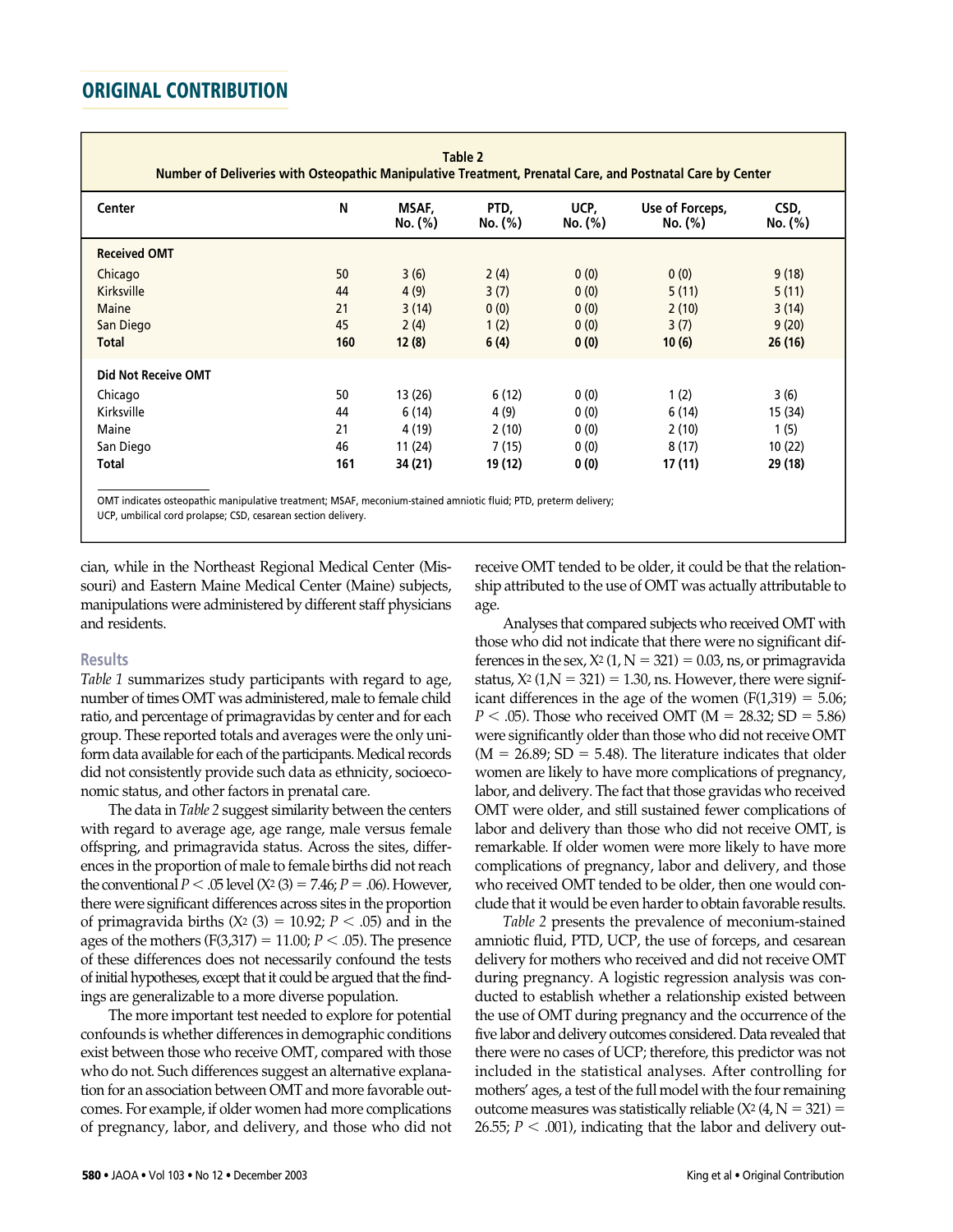|                                                                                                                                               |         |      | Table 3<br><b>During Pregnancy and Outcomes of Labor and Delivery</b> | Logistic Regression Analysis of the Association Between Osteopathic Manipulative Treatment | 95% CI for<br><b>Odds Ratio</b> |              |
|-----------------------------------------------------------------------------------------------------------------------------------------------|---------|------|-----------------------------------------------------------------------|--------------------------------------------------------------------------------------------|---------------------------------|--------------|
| Factor                                                                                                                                        | B       | SE.  | <b>Wald Test</b>                                                      | <b>Odds Ratio</b>                                                                          | Lower                           | <b>Upper</b> |
| Age                                                                                                                                           | .05     | .02  | $5.5*$                                                                | 1.10                                                                                       | 1.01                            | 1.09         |
| <b>MSAF</b>                                                                                                                                   | 1.32    | .36  | 13.20†                                                                | 3.76                                                                                       | 1.84                            | 7.68         |
| <b>PTD</b>                                                                                                                                    | 1.61    | .50  | $9.91 \pm$                                                            | 4.72                                                                                       | 1.80                            | 12.42        |
| Use of forceps                                                                                                                                | .79     | .43  | 3.28§                                                                 | 2.20                                                                                       | 0.94                            | 5.15         |
| <b>CSD</b>                                                                                                                                    | .29     | .32  | 0.84                                                                  | 1.34                                                                                       | .72                             | 2.48         |
| (Constant)                                                                                                                                    | $-4.91$ | 1.05 | 21.66†                                                                |                                                                                            |                                 |              |
| $*P<.05.$<br>$+P<.001$ .                                                                                                                      |         |      |                                                                       |                                                                                            |                                 |              |
| $\texttt{+}P<.01$ .<br>$$P = .07$ .<br>MSAF indicates meconium-stained amniotic fluid; PTD, preterm delivery; CSD, cesarean section delivery. |         |      |                                                                       |                                                                                            |                                 |              |

comes, as a set, were associated with whether OMT was administered during pregnancy. The resulting model accurately discerns between women who received OMT and, therefore, would have fewer implications of labor and delivery, and those who did not 62% of the time. When age was included, the model was accurate 64% of the time.

*Table 3* presents regression coefficients, Wald statistics, odds ratios, and 95% confidence ratios for age and each of the four pregnancy, labor, and delivery outcomes. According to the Wald criterion, the use of OMT during pregnancy is significantly associated with meconium-stained amniotic fluid  $(Z = 13.20; P < .001)$  and PTD  $(Z = 9.91; P < .01)$ . There was a marginally significant ( $P = .07$ ) relationship between OMT and the use of forceps  $(Z = 3.28)$ . An interpretation of the odds ratios indicates that failing to receive OMT during pregnancy increased the probability of meconium-stained amniotic fluid by a multiple factor of 3.76 and increased the probability of PTD by a factor of 2.20.

Despite slight variations in procedures for selecting study participants, the pattern of results remains fairly constant across the study centers (*Table 1*). Osteopathic manipulative treatment is consistently associated with lower rates of meconium-stained amniotic fluid, PTD, and the use of forceps.

#### **Discussion**

Results of the study support the hypothesis that prenatal OMT may reduce the occurrence of some complications of pregnancy, labor, and delivery. The results also confirm the osteopathic medical practice of providing prenatal OMT whenever possible.<sup>1.9</sup> Even with a modest sample size, the logistic regression coefficients, especially for meconium-stained amniotic fluid and PTD, are strong ( $P < .001$  and  $P < .01$ , respectively).

Further research by prospective study of this possible benefit of prenatal OMT is indicated.

The level of significance in the study was also remarkable given that the average age of women in the group that received OMT was significantly higher than the group that did not receive OMT. Reference texts in obstetrics and gynecology<sup>25</sup> and typical articles<sup>26</sup> on the topic of high-risk pregnancy cite significantly higher risk for the older gravidas. As the increased likelihood of meconium-stained amniotic fluid, PTD, and use of forceps ranges from between two and four times greater without prenatal OMT, the argument becomes even more compelling for greater application of prenatal OMT in training and practice settings involved with women's health, an aspect of health care policy currently emphasized by the American Osteopathic Association, becomes even more compelling.

The results also reflect labor and delivery outcomes from different centers, with regionally different approaches to obstetric practices typically found in large, multicenter studies.<sup>27</sup> This and the fact that there were a number of osteopathic physicians providing the OMT suggest further validity to the findings and confidence in the application of OMT in prenatal care. As few as one or two OMT visits in the prenatal period appeared to have benefit with regard to labor and delivery outcome.

An analysis of occurrence rates for meconium-stained amniotic fluid, PTD, use of forceps, and cesarean delivery in published literature was made by King.<sup>24</sup> In that study, meconium-stained amniotic fluid occurred between 7% and 24% of the time, with an average of 15%. Preterm delivery range occurred between 7% and 15% of the time, with an average of 10%. Use of forceps range occurred between 14% and 26% of the time, with an average of 20%, while cesarean delivery